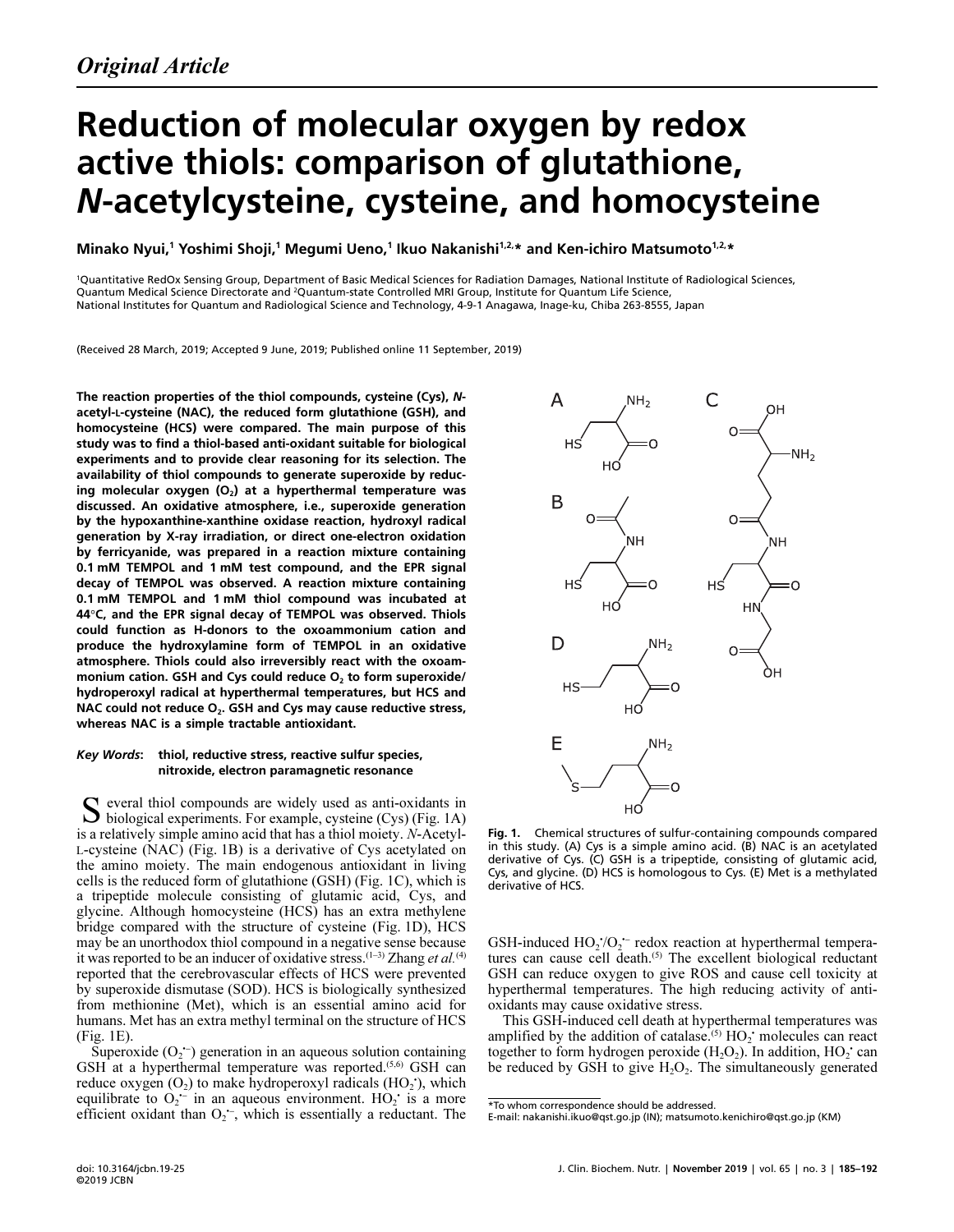$H_2O_2$  by-product of GSH-induced  $HO_2/O_2$  can absorb oxidative • stress induced by  $HO_2^-/O_2^-$  because it can consume  $O_2^-$ . Hydroxyl • rł<br>.radicals ('OH) may be generated by the reaction of  $H_2O_2$  and  $O_2^{\text{-}}$ ,  $\frac{v}{y}$ whereas this extracellular single-shot • OH may have no particular biological effect. As a result, the elimination of  $H_2O_2$  by catalase may increase the oxidative stress induced in a  $HO_2/O_2$  atmou<br>a1<br>-sphere. Anti-oxidative cooperation in an oxygenated atmosphere can cause further oxidative stress, contrary to expectation, which is termed reductive stress.

The stable nitroxyl radical 4-hydroxyl-2,2,6,6-tetramethylpiperidine-N-oxyl (TEMPOL) can be oxidized to an oxoammonium cation form by  $HO_2$  and/or  $OH^{(7,8)}$ . The oxoammonium cations are reduced to hydroxylamine by accepting a hydrogen atom from hydrogen donors (H-donors), such as reduced GSH, reduced βnicotinamide adenine dinucleotide (NADH), or reduced  $\beta$ -nicotinamide adenine dinucleotide phosphate (NADPH), in biological settings.<sup>(9–11)</sup> The oxoammonium cations can also react with GSH directly to make a binding complex.(12,13) TEMPOL can be reduced by two methods with coexisting GSH. Other thiol compounds are also expected to react with TEMPOL in two manners, similar to GSH. However, no confirmation of the reaction of other thiols with TEMPOL or the corresponding oxoammonium form has been reported.

Some biological thiol compounds, such as GSH and/or cysteine, exhibit unpredictable reactions under biological experimental conditions. There are several reports of oxidative stress by thiols, especially by GSH as an oxidant. $(14-20)$  The purpose of this study was to find a suitable thiol-based anti-oxidant for biological experiments and to provide clear reasoning for its selection. In this study, the reaction properties of Cys, NAC, GSH, HCS, and Met were compared using TEMPOL as a redox probe. Furthermore, the availability of thiol compounds to cause reductive stress was discussed.

# Materials and Methods

Chemicals. GSH, Cys, NAC, HCS, Met, and potassium ferricyanide were purchased from Wako Chemical (Tokyo, Japan). TEMPOL, SOD from human erythrocytes, hypoxanthine, xanthine oxidase, NADH, and NADPH were purchased from Sigma-Aldrich (St. Louis, MO). Other chemicals used were of analytical grade. As basic solvents for the reaction mixtures, 100 mM phosphate buffer (PB) containing 0.05 mM DTPA adjusted to pH 7.4 was prepared. Deionized water (deionization by the Milli-Q system) was used to prepare PB.

Reaction of TEMPOL with coexisting thiol compounds in the hypoxanthine-xanthine oxidase (HX-XO) reaction system. A reaction mixture containing xanthine oxidase, TEMPOL, and one of the test compounds was prepared using PB. Then, an aliquot of hypoxanthine solution was added to the reaction mixture to start the reaction. The final concentrations of hypoxanthine, xanthine oxidase, TEMPOL, and the test compound were 0.05 mM, 0.01 U/ml, 0.1 mM, and 1.0 mM, respectively. The reaction mixture was drawn into a quartz flat cell, and then fixed in the TE-mode cavity. The time course of the EPR signal intensity of TEMPOL was measured using an X-band EPR spectrometer (JEOL, Tokyo). The EPR conditions were follows: the microwave frequency was 9.4 GHz, microwave power was 4 mW, center field was 334 mT, sweep width was 10 mT, sweep speed was 5 mT/min, modulation frequency was 100 kHz, modulation amplitude was 0.079 mT, and the time constant was 0.03 s. This experiment was performed at room temperature.

Reaction of TEMPOL with coexisting thiol compounds during X-ray irradiation. A reaction mixture containing 0.1 mM TEMPOL and 1.0 mM test compound was prepared using PB. Then, the reaction mixture was kept on ice until X-ray irradiation. X-ray irradiation was performed using PANTAK 320 (Shimadzu, Kyoto, Japan). The effective energy was 80 keV under the following conditions: the X-ray tube voltage was 200 kV, X-ray tube current was 20 mA, and the thickness and materials of the pre-filter were 0.5-mm copper and 0.5-mm aluminum. The dose rate of X-ray irradiation was 3.3 Gy/min when the distance between the X-ray tube and the sample was 30 cm. The irradiated reaction mixtures were again kept on ice to halt the temperaturedependent reaction until EPR measurements were performed. Dose responses of the EPR signal intensity of TEMPOL were measured using an X-band EPR spectrometer (JEOL, Tokyo) after X-ray irradiation doses of 0, 2,  $4, 8, 16$ , or 32 Gy.

Reaction of TEMPOL with coexisting thiol compounds in a **ferricyanide reaction system.** A reaction mixture containing 0.1 mM TEMPOL and 1.0 mM test compound was prepared using PB. Then, a 1/100 volume of 200 mM potassium ferricyanide,  $K_3[Fe(CN)_6]$ , was added to an aliquoted volume of the reaction mixture to start the reaction. The time course of the EPR signal intensity of TEMPOL was measured using an X-band EPR spectrometer. The EPR conditions were as described above. The same experiment was performed adding 20 U/ml SOD to the reaction mixture or by bubbling the reaction mixture with  $N_2$  gas. In addition, the same experiment was performed using ferric chloride (FeCl<sub>3</sub>) instead of  $K_3$ [Fe(CN)<sub>6</sub>].

Reduction of ferricyanide by a thiol compound or **NAD(P)H.** The solutions of  $K_3[Fe(CN)_6]$  and a test compound were prepared using PB. The  $K_3[Fe(CN)_6]$  solution and a test compound solution were mixed to make the final concentrations 2 mM and 1 mM, respectively. The time course of absorption at 420 nm of  $K_3[Fe(CN)_6]$  was observed on an Agilent 8453 photodiode array spectrophotometer (NAD(P)H) or a UNISOKU RSP-1000-02NM spectrophotometer (thiol compounds). The same experiments were repeated with 0.1 mM TEMPOL. For the oxidation of NAD(P)H by ferricyanide, time courses of the absorption at 340 nm after mixing the solutions were also observed.

Reaction of TEMPOL with coexisting thiol compounds at a hyperthermal temperature. A reaction mixture containing 0.1 mM TEMPOL and 1.0–8.0 mM test compound was prepared using PB. Then, the reaction mixture was incubated at 44°C, and the time course of the EPR signal intensity of TEMPOL in the reaction mixture was measured. The EPR conditions were the same as described above. For GSH and Cys, the same experiment was repeated adding 5 U/ml SOD or by bubbling  $N_2$  gas into the reaction mixture.

# Results and Discussion

TEMPOL was not reduced when it was exposed alone to the HX-XO reaction system, which induced  $O_2$ <sup>--</sup> (Fig. 2A, open circle). .<br>.<br>. The  $O_2$  equilibrated with  $HO_2$  in an aqueous environment. P<br>r<br>-- $HO_2$ ; which is a strong oxidant, can one-electron-oxidize the nitroxyl radical form of TEMPOL to produce the corresponding oxoammonium cation form. The oxoammonium cation can be one-electron-reduced by  $O_2$ ; which is basically a reductant, to الا<br>--<br>-produce the nitroxyl radical form again. Therefore, TEMPOL was unaffected in the HX-OX reaction system. The oxoammonium cation form of TEMPOL can be two-electron-reduced to produce a relatively stable hydroxylamine form when it receives a hydrogen atom ('H) from a coexisting hydrogen donor compound. The oxoammonium cation form of TEMPOL can also directly bind to a thiol moiety to make an EPR-silent complex. The reduction profile of TEMPOL in the HX-XO reaction system with a coexisting thiol compound is shown in Fig. 2A. All thiol compounds tested, including GSH (closed square), NAC (closed triangle), Cys (closed diamond), and HCS (open diamond), were able to reduce TEMPOL in the HX-OX reaction system. However, Met (Fig. 2B, closed circle), a sulfur-containing amino acid lacking a thiol, did not function as a reductant for the oxoammonium cation. NADH (Fig. 2B, open square) and NADPH (Fig. 2B, open triangle) functioned as a hydrogen donor, and reduced TEMPOL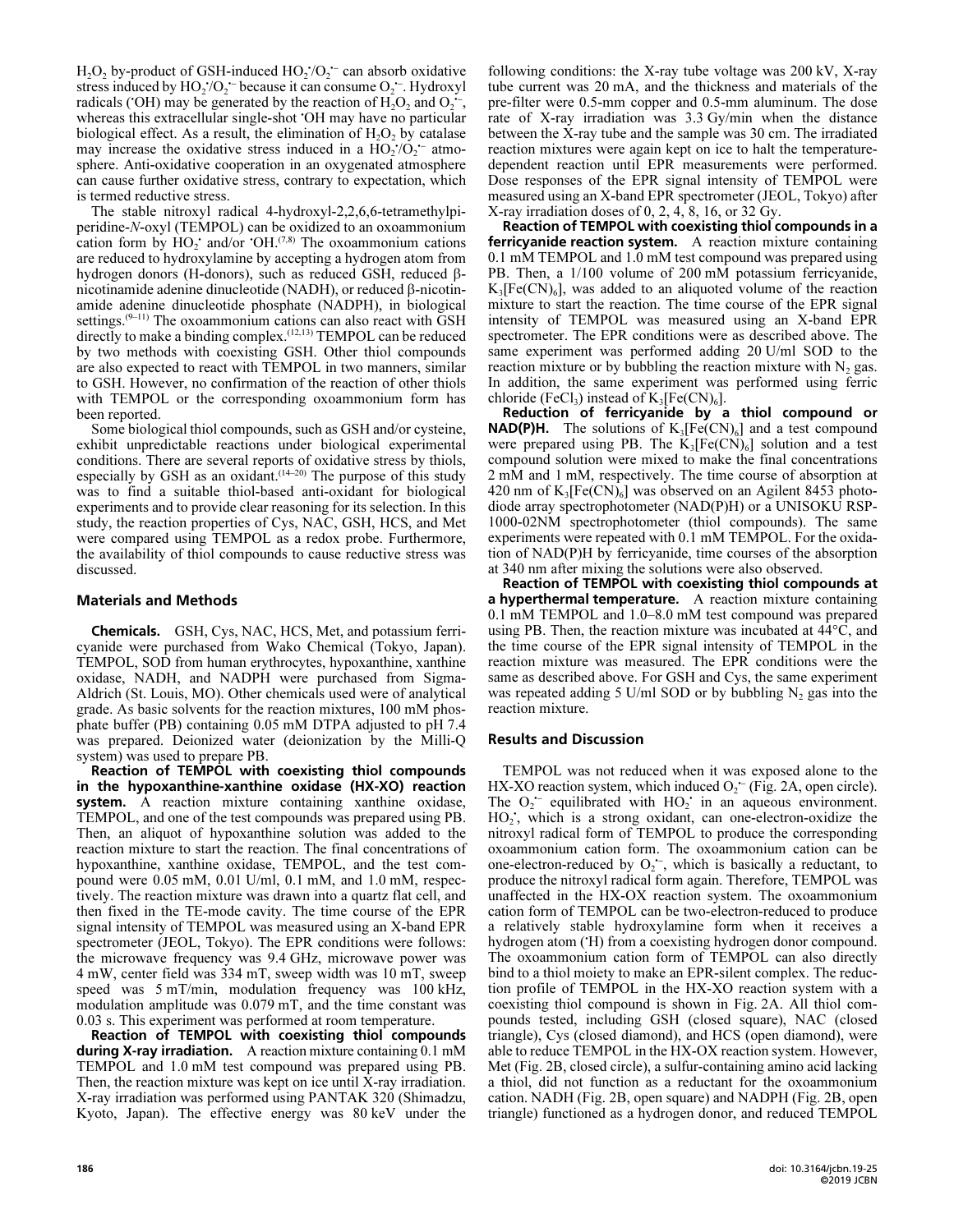

Fig. 2. Time course of TEMPOL in the HX-coexisting test compound. (A) TEMPOL with a thiol compound, open Fig. 2. Time course of TEMPOL in the HX-XO reaction system with a circle: TEMPOL alone, closed square: GSH, closed triangle: NAC, and closed diamond: Cys, open diamond: HCS. (B) TEMPOL with a non-thiol compound, closed circle: Met, open square: NADH, and open triangle: NADPH. The data points and error bars indicate the average  $\pm$  SD of 3 experiments. The concentrations of TEMPOL and the test compound were 0.1 mM and 1.0 mM, respectively.

in the HX-OX reaction system.

The HX-OX reaction system used in this experiment continued generating  $HO_2$ <sup>+</sup> $O_2$ <sup>+-</sup> during the 60-min experimental period 0<br>ti<br>-because the TEMPOL with coexisting NADH or NADPH continued reducing. The incomplete elimination of TEMPOL with coexisting NAC, Cys, or HCS in this HX-OX reaction system may have been due to depletion of the thiol compounds by  $HO_2$ , even though 10-times more thiol compound than TEMPOL was added to the reaction mixture. Thus, most thiols can be oxidized by  $HO_2$ <sup>+</sup> and be consumed before reducing the oxoammonium cation. However, TEMPOL was eliminated with higher concentrations of NAC, Cys, or HCS (data not shown), excluding excess Cys (8 mM), which inhibited complete TEMPOL reduction (data not shown). The oxoammonium cation form of TEMPOL and  $HO_2$ <sup>+</sup> compete to oxidize thiols. Therefore, the EPR signal loss of TEMPOL was suppressed when the reaction of HO<sub>2</sub> and a thiol compound was faster than the reaction of the oxoammonium cation and a thiol. The free radical form of TEMPOL and thiols



Fig. 3. X-ray dose-dependent TEMPOL decay with a coexisting test compound. (A) TEMPOL alone. TEMPOL with (B) GSH, (C) NAC, (D) Cys, (E) HCS, (F) Met, (G) NADH, or (H) NADPH. The data points and error bars indicate the average  $\pm$  SD of 3 experiments. The concentrations of TEMPOL and the test compound were 0.1 mM and 1.0 mM, respectively.

may also simultaneously compete with  $HO_2$ . If this is the case, the EPR signal loss of TEMPOL may again be suppressed when the  $HO_2$ -induced oxidation of a thiol compound is faster than the oxidation of TEMPOL. As such, the relative reduction ability of thiols by  $HO_2$  may be  $Cys > HCS > NAC > GSH$ .

The X-ray dose-dependent TEMPOL reduction profiles with coexisting test compounds in PB are shown in Fig. 3. X-ray induced 'OH and/or HO<sub>2</sub>', which can also one-electron-oxidize TEMPOL to produce the oxoammonium cation form. Almost no reduction of TEMPOL was observed when TEMPOL alone was irradiated with X-rays (Fig. 3A). All thiol compounds tested here, including GSH, NAC, Cys, and HCS, reduced TEMPOL during X-ray irradiation (Fig. 3B–E). However, coexisting Met was unable reduce TEMPOL during X-ray irradiation (Fig. 3F). Coexisting NADH or NADPH reduced TEMPOL during X-ray irradiation, but at lower levels than the thiols (Fig. 3G and H).

X-ray irradiation of water molecules  $(H_2O)$  generates 'OH and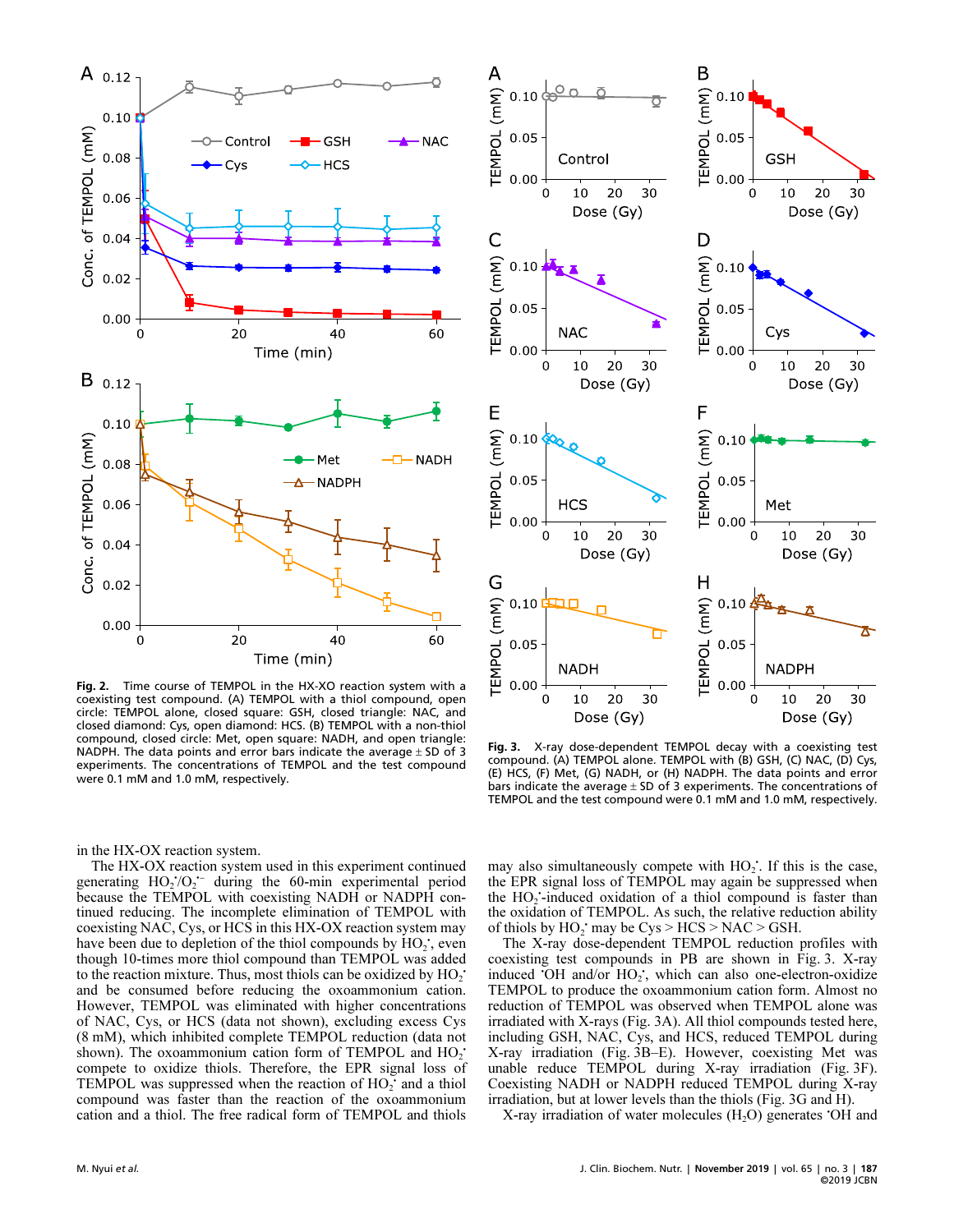$H$  due to the radiolysis of  $H_2O$ . OH itself is a strong oxidant and can one-electron oxidize TEMPOL to produce the oxoammonium cation form. On the other hand, 'H can react with dissolved oxygen to produce  $HO_2$ , which can one-electron oxidize TEMPOL. When a hydrogen donor, such as thiol compounds or NAD(P)H, coexist with the oxoammonium cation form of TEMPOL, the oxoammonium cation can receive hydrogen and become the corresponding hydroxylamine form, which is the two-electron reduced form of the oxoammonium cation form or one-electron reduced form of the nitroxyl radical form. Separate from the above reaction, oxoammonium cations can directly react with thiols to make a complex. If no hydrogen donors or thiols coexist in the reaction system, oxoammonium cations rapidly one-electron reduce back to nitroxyl radicals, and no notable change is observed.

The reaction profiles of TEMPOL with the test compound in PB when potassium ferricyanide  ${K_3[Fe(CN)_6]}$  was added are shown in Fig. 4. All thiol compounds were able to reduce TEMPOL immediately after the addition of ferricyanide (Fig. 4A). The behaviors of thiols in this reaction system were followed carefully when closing the reaction profiles (Fig. 4A, insertion). The reaction profile with coexisting Cys exhibited a perceptible recovery phase of TEMPOL, i.e., re-oxidation of the hydroxylamine form to the nitroxyl radical form. Although the reaction profiles with coexisting GSH or HCS did not include such a clear recovery phase, an equilibrium state or slight bulging was observed on the decay slope. These may be traces of the recovery phase of TEMPOL. TEMPOL decay with coexisting NAC almost fit simple first-order decay. ie<br>P<br>--

 $[Fe^{III}(CN)_6]$ <sup>3-</sup> oxidizes TEMPOL to the oxoammonium cation, then  $[Fe^{III}(CN)_6]^{3-}$  becomes  $[Fe^{II}(CN)_6]^{4-}$ . The  $[Fe^{II}(CN)_6]^{4-}$  ion л<br>-d<br>эх 11<br>1e<br>4ш<br>:а<br>4can reduce the oxoammonium cation back to TEMPOL. TEMPOL alone remained stable with ferricyanide (Fig. 4B, open circle). Met (Fig. 4B, closed circle) was non-reactive in this system. NADH (Fig. 4B, open triangle) and NADPH (Fig. 4B, open square) quickly reduced TEMPOL, whose levels recovered gradually. This suggested that NAD(P)H mainly functions as a hydrogen donor to change the oxoammonium cation into the hydroxylamine form, which can be re-oxidized to recover TEMPOL with excess  $[Fe^{III}(CN)_6]$ <sup>3-</sup> ions. On the other hand, because excess  $[Fe^{III}(CN)_6]$  $rac{1}{c}$ <br>3lo<br>1,<br>3ions were unable to restore TEMPOL, thiol compounds mainly react directly with oxoammonium cations to generate a stable complex. Thiols can also function as hydrogen donors and reduce a fraction of TEMPOL to the corresponding hydroxylamine form (i.e., TEMPOL-H) because the recovery phase or trace of recovery was observed in the reaction profiles of TEMPOL, as shown in Fig. 4A.

Addition of  $FeCl<sub>3</sub>$  to the corresponding reaction mixture instead of  $K_3[Fe(CN)_6]$  did not result in such reactions of TEMPOL (Fig. 5). The free  $Fe^{3+}$  ion may not oxidize TEMPOL to the corresponding oxoammonium cation. The free Fe<sup>3+</sup> ion was not reduced by thiol compounds, i.e., free  $Fe<sup>3+</sup>$  ions were unable to oxidize thiol compounds (data not shown). In addition,  $FeCl<sub>3</sub>$  was unable to oxidize TEMPOL-H to TEMPOL (data not shown). Although FeCl<sub>3</sub> has been widely used as an inducer of oxidative stress in vivo or in cell culture experiments, the direct reaction of free  $Fe<sup>3+</sup>$  and organic compounds is mild.

The effects of SOD or  $N_2$ -bubbling on ferricyanide-induced TEMPOL decay are shown in Fig. 6. Neither SOD nor  $N_2$ bubbling suppressed the initial rapid TEMPOL decay. This suggests that the ferricyanide-induced rapid TEMPOL decay with the coexisting thiol compound was not related to oxygen-related free radicals. At the same time, the temporal recovery of TEMPOL after the initial rapid decay with coexisting Cys was increased by SOD or  $N_2$ -bubbling (Fig. 6D).  $N_2$ -bubbling increased temporal TEMPOL recovery with coexisting Cys more than SOD. The temporal recovery of TEMPOL observed with coexisting GSH was not affected by SOD or  $N_2$ -bubbling (Fig. 6B). This suggests that oxygen-related free radicals are related, to some



Fig. 4. Time course of TEMPOL in the ferricyanide reaction system with a coexisting test compound. (A) Reaction profiles of TEMPOL in the ferricyanide reaction system with a thiol compound, closed square: GSH, closed triangle: NAC, closed diamond: Cys, and open diamond: HCS. (B) Reaction profiles of TEMPOL in the ferricyanide reaction system with a non-thiol compound, closed circle: Met, open square: NADH, and open triangle: NADPH. The open circles indicate the reaction profile of TEM- POL alone in the ferricyanide reaction system. The data points and error bars indicate the average  $\pm$  SD of 3 experiments. The concentrations of TEMPOL and the test compound were 0.1 mM and 1.0 mM, respectively. The insert in (A) is an enlarged view of the time window of 0–10 min.

degree, to the relatively slow second TEMPOL decay observed with coexisting Cys.

The redox potential of TEMPOL vs the corresponding oxoammonium cation form was reported to be  $+0.810$  V.<sup>(21)</sup> It may be difficult for  $K_3[Fe(CN)_6]$  to oxidize TEMPOL to the oxoammonium cation form based on its redox potential, which was reported to be +0.410 V.<sup>(21)</sup> The thiol compounds examined reduced  $\bar{K_3}$ [Fe(CN)<sub>6</sub>], i.e.,  $K_3[Fe(CN)_6]$  oxidized thiol compounds, although the reaction was slow (Fig. 7A). The rapid TEMPOL decay induced by  $K_3[Fe(CN)_6]$  also occurred with coexisting NAD(P)H. However, the reduction of  $K_3[Fe(CN)_6]$  by NAD(P)H and the oxidation reaction of NAD(P)H by  $K_3[Fe(CN)_6]$  were also slow (Fig. 7B and C). The addition of 0.1 mM TEMPOL to the reaction mixture quickened the reduction of  $K_3[Fe(CN)_6]$  by NAD(P)H, but this cannot explain the  $K_3[Fe(CN)_6]$ -induced rapid TEMPOL decay, as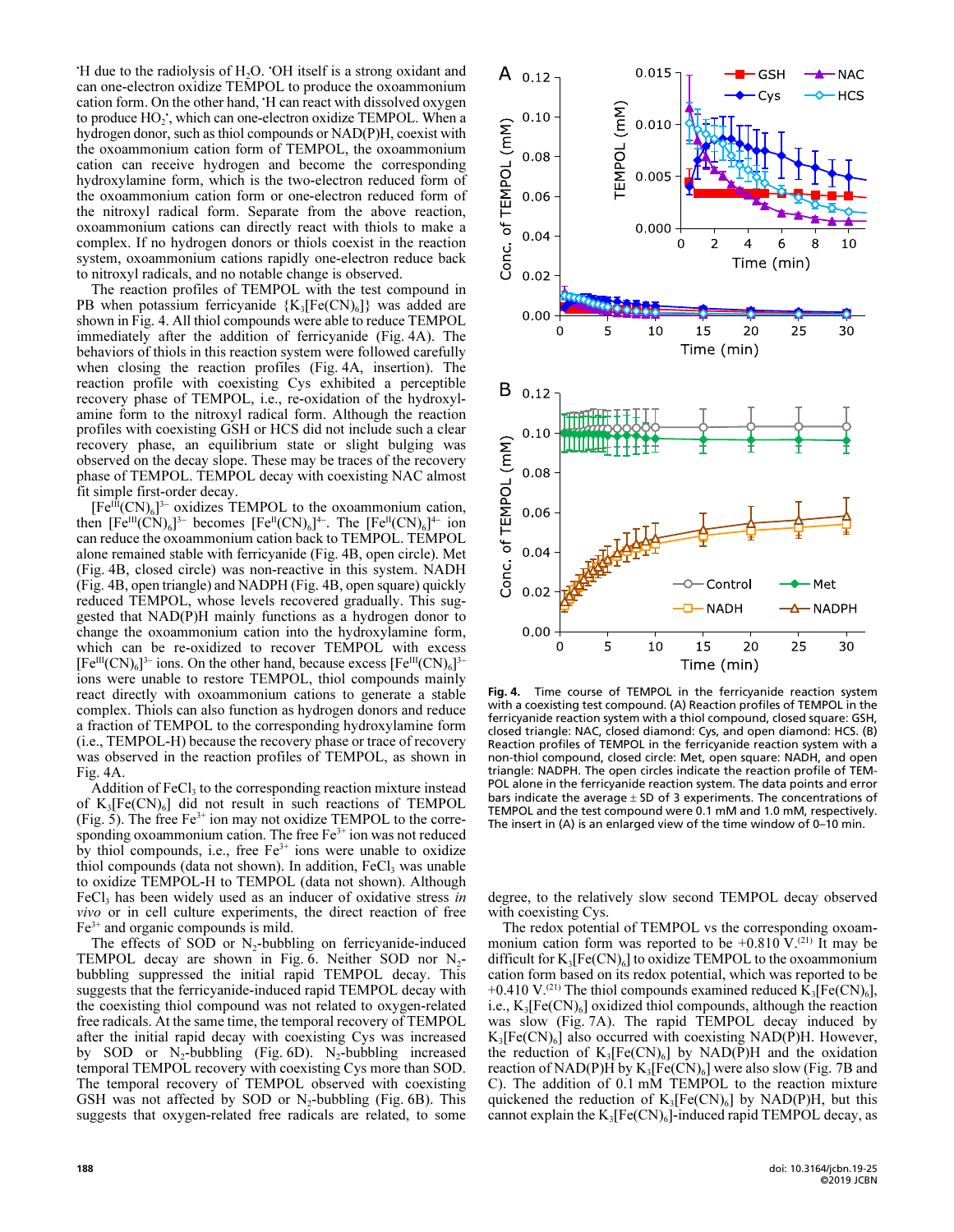

Fig. 5. Time course of TEMPOL in the FeCl $_3$  reaction system with a coexisting test compound. (A) Reaction profiles of TEMPOL in the FeCl<sub>3</sub> reaction system with a thiol compound, closed square: GSH, closed triangle: NAC, closed diamond: Cys, and open diamond: HCS. (B) Reac tion profiles of TEMPOL in the FeCl<sub>3</sub> reaction system with a non-thiol compound, open square: NADH, and open triangle: NADPH. The marks and error bars indicate the average  $\pm$  SD of 3 experiments.

shown in Fig. 4. Therefore, complex enzyme-like catalytic oxidative reactions may have occurred with  $K_3[Fe(CN)_6]$ , for which the detailed mechanisms are unclear. The  $[Fe^{III}(CN)_6]^{3-}$  ion may y1<br>f function as a strong oxidant when coexisting with a hydrogen donor, and can one-electron-oxidize TEMPOL to produce the oxoammonium cation form.

As shown in Fig. 2–4, in a reaction mixture containing TEMPOL and a thiol compound in an oxidative atmosphere, TEMPOL was reduced. TEMPOL can be oxidized to the oxoammonium cation form and then the oxoammonium cation can then be reduced by the thiol. The oxoammonium cation may be reduced by either 'H or the companion thiyl radical. The reduction of TEMPOL coexisting with a thiol compound suggests the generation of oxidants in the reaction mixture.

Based on the results of experiments shown in Fig. 2–4, we formed the hypothesis that the generation/addition of an oxidant in the reaction mixture containing TEMPOL and a thiol compound can reduce TEMPOL. If this is true, the generation of the  $O_2$ <sup> $-$ </sup> and +,<br>a<br>0. HO<sub>2</sub> redox pair, independent of its source, in a reaction mixture



**Fig. 6.** Effects of SOD and  $N_2$ -bubbling on the time course of TEMPOL in the ferricyanide reaction system with a coexisting test compound in the ferricyanide reaction system with a coexisting test compound. (A) Reaction profiles of TEMPOL in the ferricyanide reaction system with no other reductant. Reaction profiles of TEMPOL in the ferricyanide reaction system with (B) GSH, (C) NAC, (D) Cys, (E) HCS, (F) Met, (G) NADH, or (H) NADPH. The marks and error bars indicate the average  $\pm$ SD of 3 experiments.

containing TEMPOL and a thiol compound can reduce TEMPOL. We previously reported  $HO_2/O_2$  generation by the reduction of  $\frac{c}{c}$ resolved  $O<sub>2</sub>$  in an aqueous solution containing GSH at a hyperthermal temperature.<sup> $(5,6)$ </sup> When the thiol compounds assessed in this paper, i.e., GSH, Cys, HCS, and NAC, reduced molecular oxygen, the reduction of TEMPOL in the reaction mixture was observed.

The reaction profiles when TEMPOL was incubated with thiols at a hyperthermal temperature (44°C) are shown in Fig. 8. As reported previously, GSH caused the EPR signal decay of TEMPOL with a characteristic profile of a time delay and sequential steep decay (Fig. 8A). GSH-dependent TEMPOL decay was slightly delayed after increasing the GSH concentra-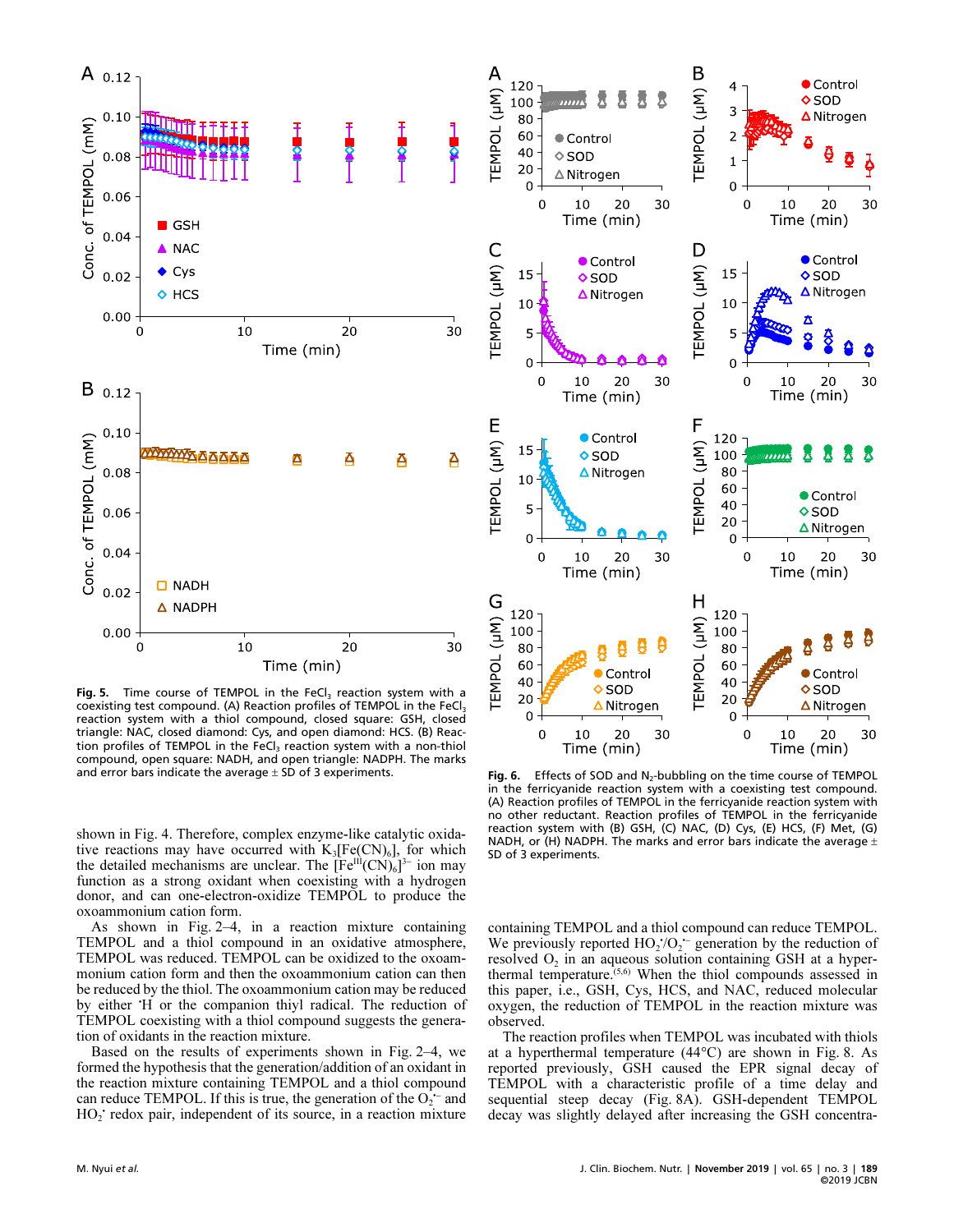



Fig. 7. Reduction time course of ferricyanide by a thiol compound or NAD(P)H. (A) Reduction profiles of ferricyanide by GSH (closed square) or NAC (closed triangle). (B) Reduction profiles of ferricyanide by Cys (closed diamond) or HCS (open diamond). (C) Reduction profiles of ferricyanide by NADH (open square) or NADPH (open triangle). (D) Oxidation profiles of NADH (open square) or NADPH (open triangle) by ferricyanide. The marks and error bars indicate the average  $\pm$  SD of 3 experiments. The concentrations of ferricyanide and test compound were 2 mM and 1 mM, respectively.

tion. NAC, however, caused no EPR signal decay (Fig. 8B). Cys caused very slow decay of TEMPOL. The Cys-induced TEMPOL reduction increased with increasing Cys concentration (Fig. 8C). HCS induced no EPR signal decay of TEMPOL after hyperthermal treatment (Fig. 8D). Methionine, which is not a thiol, caused no EPR signal decay of TEMPOL after hyperthermal treatment (data not shown).

The order of reduction activity of the thiols for  $O<sub>2</sub>$  based on TEMPOL reduction was  $GSH > Cys > HCS \approx NAC$ . However, the reduction activity of thiols versus DPPH radicals was Cys >

Fig. 8. Time course of TEMPOL with coexisting thiol compounds at a hyperthermal temperature. Reaction profiles of TEMPOL with (A) GSH, (B) NAC, (C) Cys, or (D) HCS. The data points and error bars indicate the average  $\pm$  SD of 3 experiments. The concentration of TEMPOL was 0.1 mM. Several concentrations (1.0, 2.0, 4.0, or 8.0 mM) of the thiol compound were tested.

 $HCS > GSH \approx NAC$ , which was ordered according to the pKa of the thiol moiety.<sup>(22)</sup> The order of reducing activity predicted from the results shown in Fig. 2 was similar to the reduction activity of thiols for DPPH. The reduction activity of thiols for  $O<sub>2</sub>$  is not necessarily the same as that for DPPH. The apparent reductive activity may change due to environment-dependent reaction mechanisms such as electron transfer, hydrogen transfer, or other combinations.

GSH-induced and Cys-induced TEMPOL decay at 44°C were inhibited by the addition of SOD and/or by bubbling  $N_2$  gas into the reaction mixture (Fig. 9). Therefore Cys-induced TEMPOL decay was also mediated by  $HO_2'O_2^-$  generation, as reported נני<br>or<br>--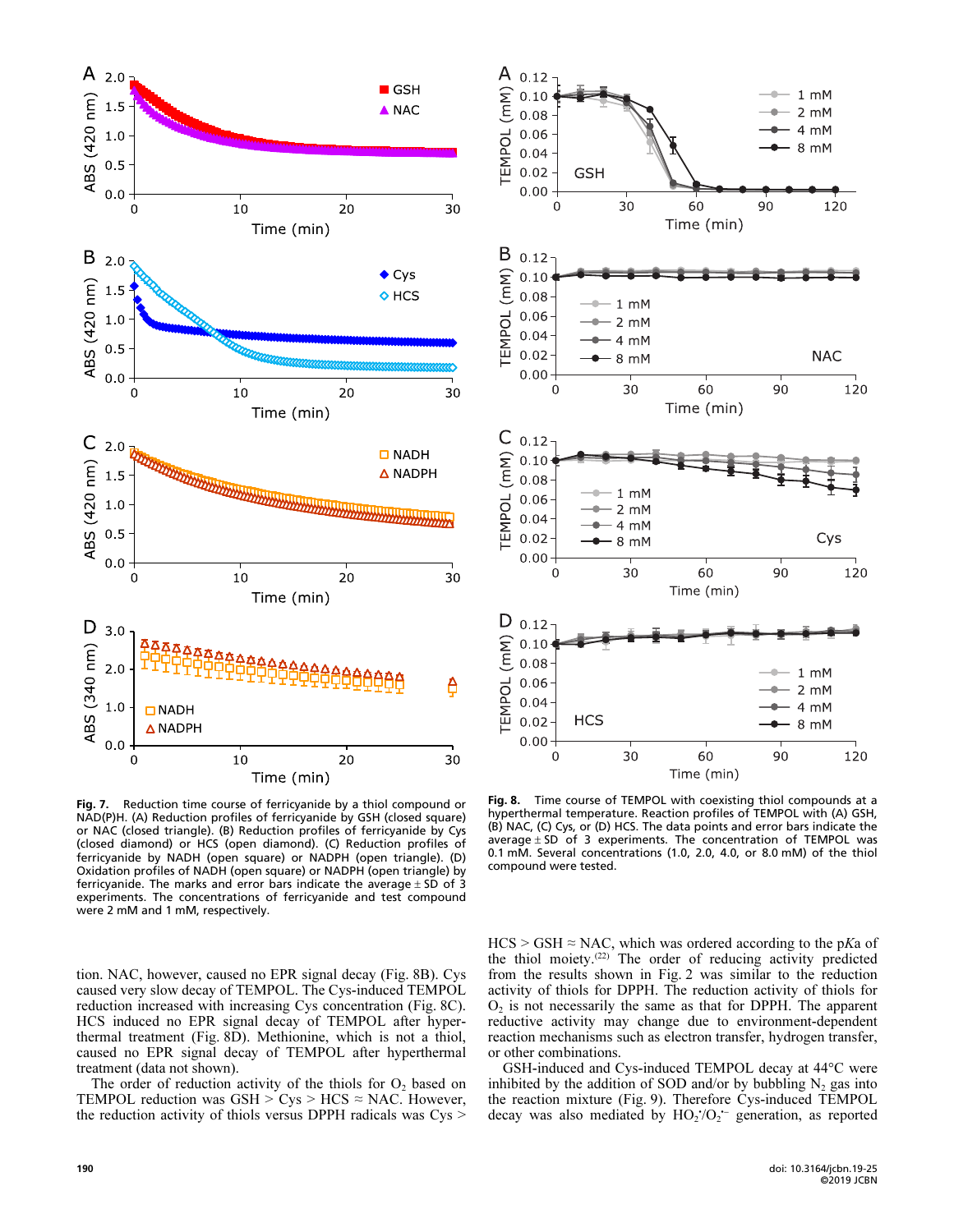

Fig. 9. Effects of SOD and N<sub>2</sub> gas aeration on GSH- and Cys-induced<br>TEMPOL decay at a bynerthermal temperature. Reaction profiles of TEMPOL decay at a hyperthermal temperature. Reaction profiles of TEMPOL with coexisting (A) GSH or (B) Cys. The data points and error bars indicate the average  $\pm$  SD of 3 experiments. The concentrations of TEMPOL and thiols were 0.1 mM and 8.0 mM, respectively. Dark gray marks indicate the reaction profiles with 5 U/ml of SOD in the reaction mixture. Light gray marks indicate the reaction profiles with  $N_2$  gas aeration of the reaction mixture.

for GSH.<sup>(5)</sup> Thus, GSH and Cys can reduce molecular oxygen to make  $HO_2/O_2^-$ , even though Cys-induced  $HO_2/O_2^-$  generation u<br>.\_ a<br>. was slow. HCS cannot generate  $O_2$ <sup>-</sup> in a direct manner, whereas n<br>-ii<br>--HCS-induced oxidative stress is strongly related to the in vivo generation of  $O_2$ <sup>--</sup>. Thus, chemically, HCS is a reductant. •<br>ن:<br>+-

As we reported previously,<sup>(5,6)</sup> the reduction of TEMPOL with coexisting GSH was temperature dependent and increased at higher temperatures. Indeed the reduction of molecular oxygen by GSH was facilitated by higher temperatures. The generation of GS may induce the reduction  $O_2$ , but the detail mechanism for the provision of GS' remains unclear because only the ability of other thiol compounds to reduce  $O_2$  was assessed in this study.

The reduction of TEMPOL by coexisting GSH was delayed with increasing concentrations of GSH (Fig. 8A), as reported previously.<sup>(5)</sup> This suggested that  $HO_2$  can react with GSH competitively with TEMPOL because higher concentrations of GSH were able to slightly suppress the one-electron-oxidation of TEMPOL to the oxoammonium form, even if  $HO_2$ <sup>+</sup> generation from  $O_2$  increased at higher concentrations of GSH. However, Cys may reduce  $HO_2$  at a sufficiently fast rate to suppress the reduction of TEMPOL at lower concentrations of Cys, which may result in lower concentrations of HO<sub>2</sub> by reducing dissolved O<sub>2</sub> than GSH. Due to the increase in TEMPOL reduction by coexisting Cys with increasing Cys concentration (Fig. 8C),  $HO_2$ <sup>+</sup>

generation by reducing  $O_2$  may simply increase with increasing concentrations of Cys. Once an oxidative atmosphere is created by HO<sub>2</sub> generation in the reaction mixture, the EPR signal of TEMPOL may begin decreasing.

There are numerous reports on ROS generation in cells and animal models under hyperthermal conditions.<sup>(23-25)</sup> Local hyperthermia may easily occur under non-physiological conditions, even during regular daily activities such as using a hair dryer, disposable body warmer, or taking a hot bath. Thus, researchers should take measures to make comfortable (less stressful) experimental conditions for animals such as controlling the body temperature under anesthesia during functional imaging experiments. Even at a physiological temperature, i.e., 37°C, more than a 2-h incubation with GSH and  $O_2$  may cause oxidative stress with increased ROS levels.<sup>(6)</sup> Therefore, temperature-dependent and GSH-induced  $HO_2'O_2$ <sup>-</sup> generation are considered causes of 0<br>5<br>-cell death.

EPR signal loss by TEMPOL with coexisting thiol compounds in an aqueous reaction mixture can occur after several reactions. An oxidant may directly oxidize a thiol to produce a thiyl radical (RS'), and then the RS' can react directly with the nitroxyl radical  $(\geq N$ -O<sup>\*</sup>). Goldstein *et al.*<sup>(12)</sup> reported that RS<sup>\*</sup> and the nitroxyl radical >N-O• directly react, and make a complex compound  $($ >N-O-SR). Then, >N-O-SR becomes a stable amine form  $($ >NH). They also proposed two alternate methods to produce >N-O-SR either by the reaction of an oxoammonium cation  $(>$ N<sup>+=</sup>O) and ( $\ge$ N-O-SR). Then,  $\ge$ N-O-SR becomes a stable annihe form ( $\ge$ Nr1).<br>They also proposed two alternate methods to produce  $\ge$ N-O-SR<br>either by the reaction of an oxoammonium cation ( $\ge$ N<sup>+</sup>=O) and<br>thiolate (RS<sup>-</sup>), whic >N-O<sup>•</sup> and RS<sup>•</sup>, which then produce >N-O-SR. In this study, an important requirement was the irreversibleness of the reaction from >N-O<sup>·</sup> to >N-O-SR. When oxidation of the hydroxylamine form (>N-OH) to the corresponding >N-O' form, i.e., recovery of the EPR signal, was observed, it indicated the reduction of  $>N-O$ to  $>N$ -OH. In other words,  $>N^+=O$  received hydrogen from the thiols (Fig. 4 and 6). As the reactions of thiol compounds and  $K_3[Fe(CN)_6]$  were not fast (Fig. 7), and rapid TEMPOL decay was observed with coexisting NAD(P)H after adding  $K_3[Fe(CN)_6]$ (Fig. 4B), the initial RS• generation by an oxidant may be not the main reaction.

Biologically reactive sulfur species, typified by thiols, mediate many pathophysiologically important redox reactions, termed Red-S-Ox. We demonstrated reductive stress caused by thiol compounds such as GSH and/or Cys.

#### Conclusion

Thiols and NAD(P)H can react with TEMPOL under oxidative conditions such as in an HX-XO reaction system, after X-ray irradiation, or in a ferricyanide reaction system. Thiols can react with the oxoammonium cation to make an EPR silent complex and function as an H-donor to provide the hydroxylamine. GSH and Cys can reduce molecular oxygen to generate  $HO_2/O_2$ ; с<br>ээ<br>-whereas Cys-induced  $HO_2/O_2$ <sup>-</sup> production was slow. Therefore, |<br>|<br>|<br>|-GSH and Cys can cause reductive stress. NAC, which was unable to reduce TEMPOL at hyperthermal temperatures, is a simple tractable antioxidant.

#### Acknowledgments

This study was partly supported by JSPS KAKENHI Grant Number 18K07739 (MU).

## Conflict of Interest

No potential conflicts of interest were disclosed.